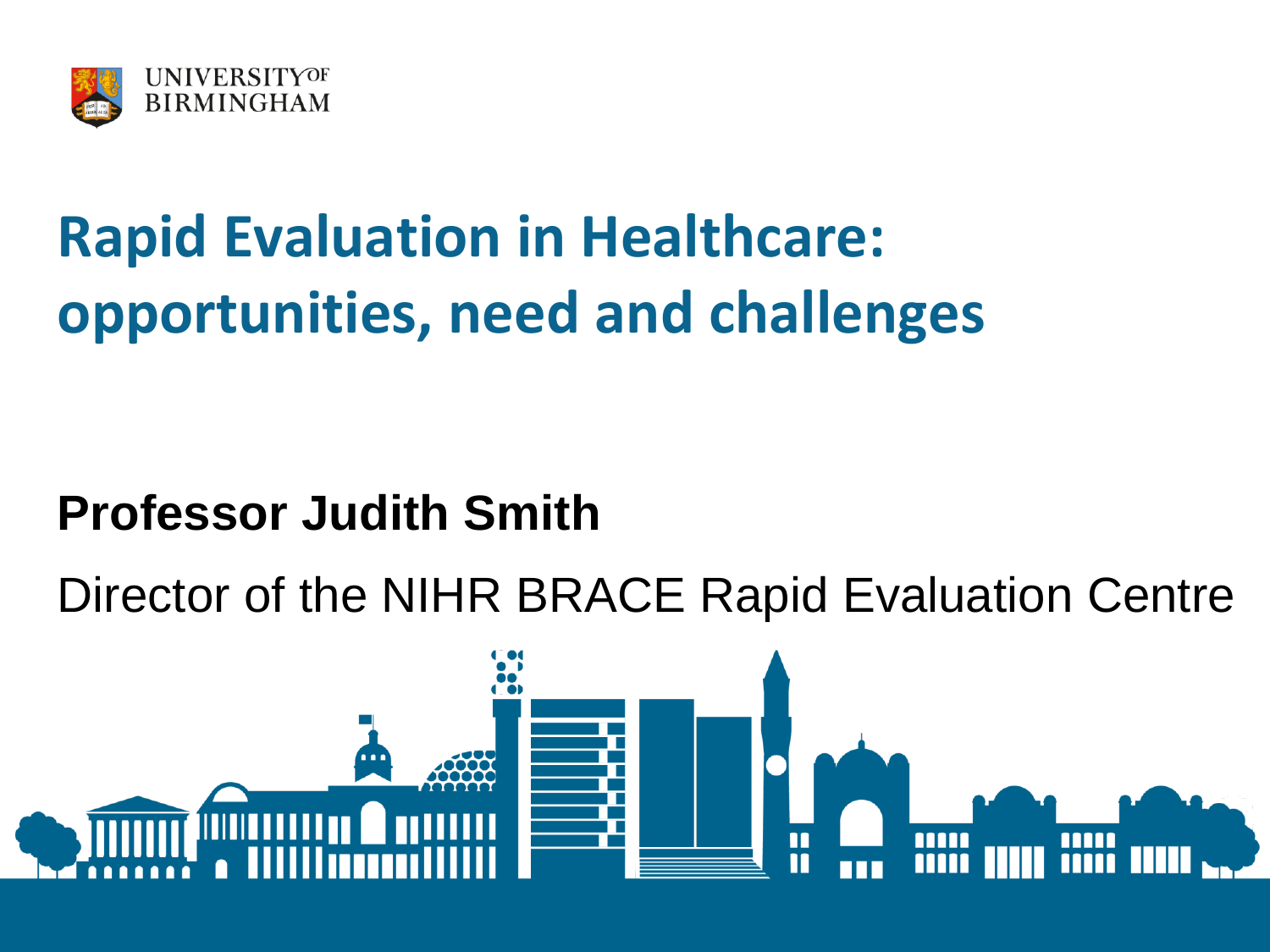# **What do we mean by 'rapid' evaluation?**

Can be defined in several ways:

 **Timescale**: e.g. 12 months or less, although this could be misleading as the primary definition

**Design:**

- *Rapid start:* getting evaluation project under way quickly
- $-$  *Rapid completion*: short timescale from design  $\rightarrow$ dissemination
- *Rapid cycle*: longer evaluation, with early and/or ongoing reporting, on-going learning and feedback of findings
- **Purpose**: e.g. real-time or 'alongside' evaluation, to support innovation development and implementation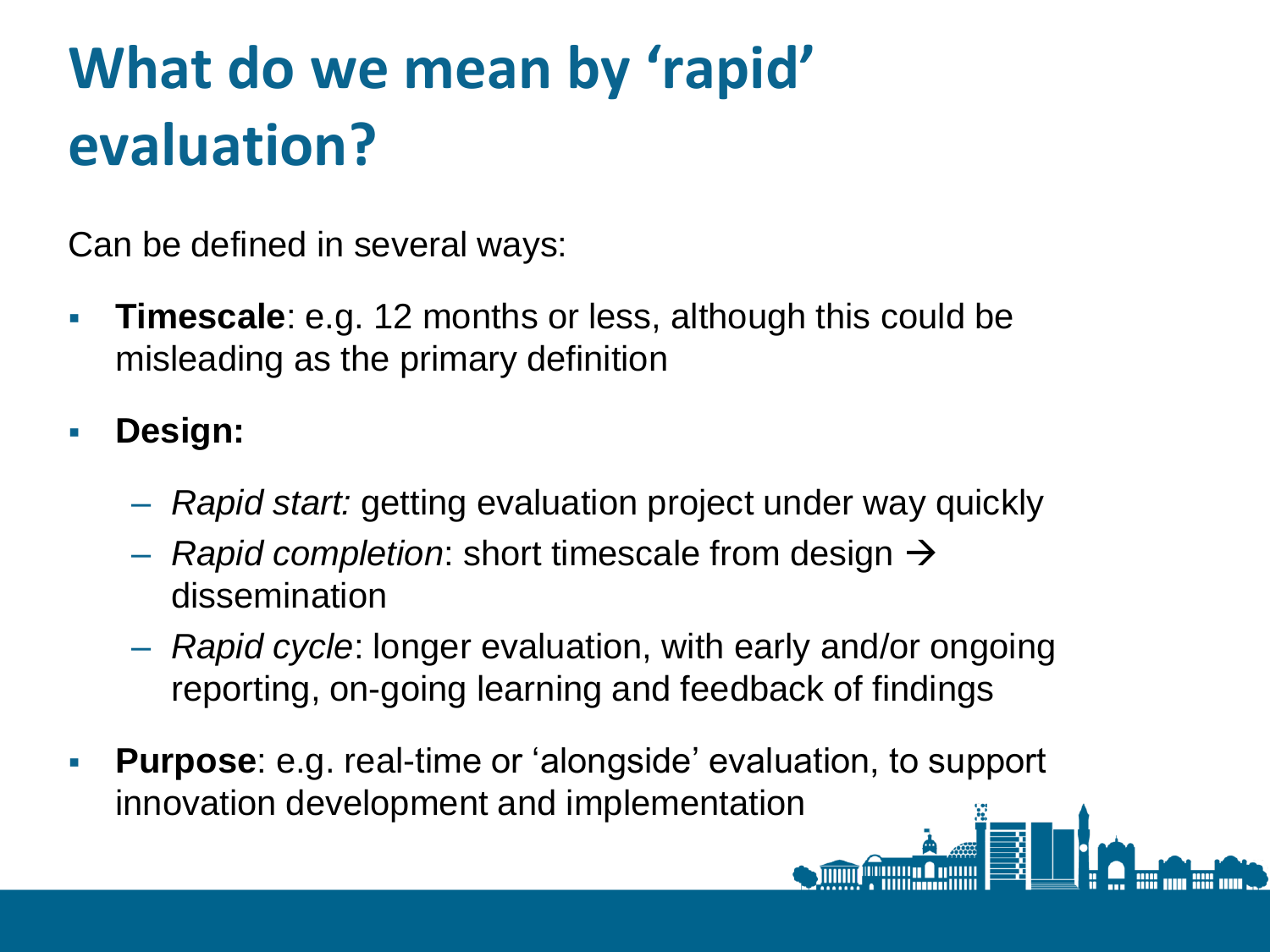### **Why do rapid evaluation?**

- To support learning and improvement as innovations are tested out in real-world settings where practitioners and policy makers are hungry for evidence
- Because innovations and contexts change during implementation – ongoing feedback of findings ensures relevance and usefulness
- To generate evidence to sustain innovations beyond initial pilots (and where timescales for decisions are often tight)
- To provide timely information about potential (or not) for scale up/roll out across the wider system
- Practical considerations e.g. funders may not be able to commit resources for longer-term assessments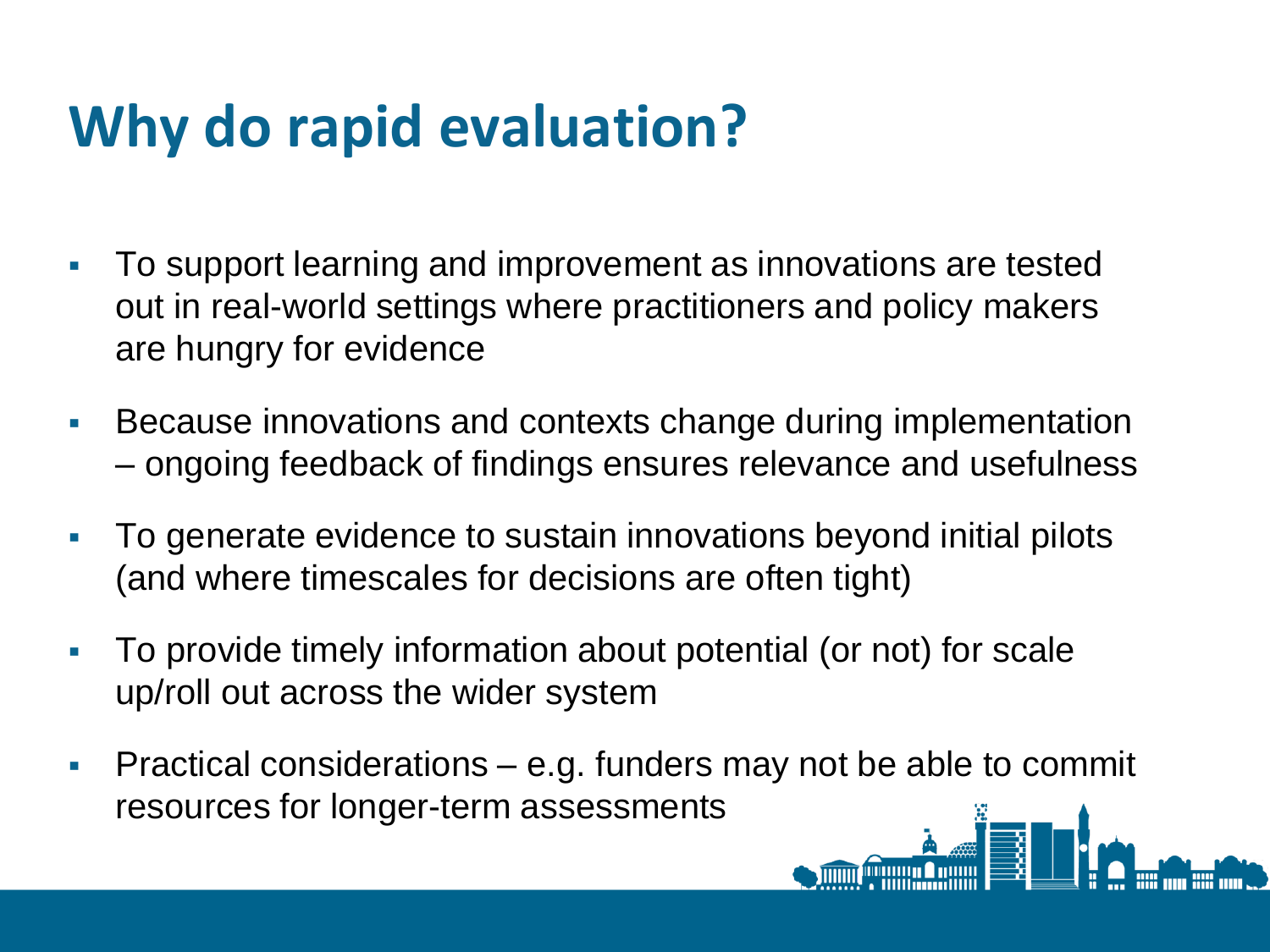## **Why not?**

- Pressure to work quickly (especially at the early stages) can affect:
	- Local buy-in and relationship building, including public and patient involvement
	- The quality of evaluation design
- Short projects cannot capture the full range of impacts; many key outcomes (e.g. health improvements, financial savings) are long-term
- There can be dangers with early assessment judgements made before innovations have had a chance to succeed
- **The key issue is evaluability; what innovations, contexts, outcomes are suitable for rapid evaluation?**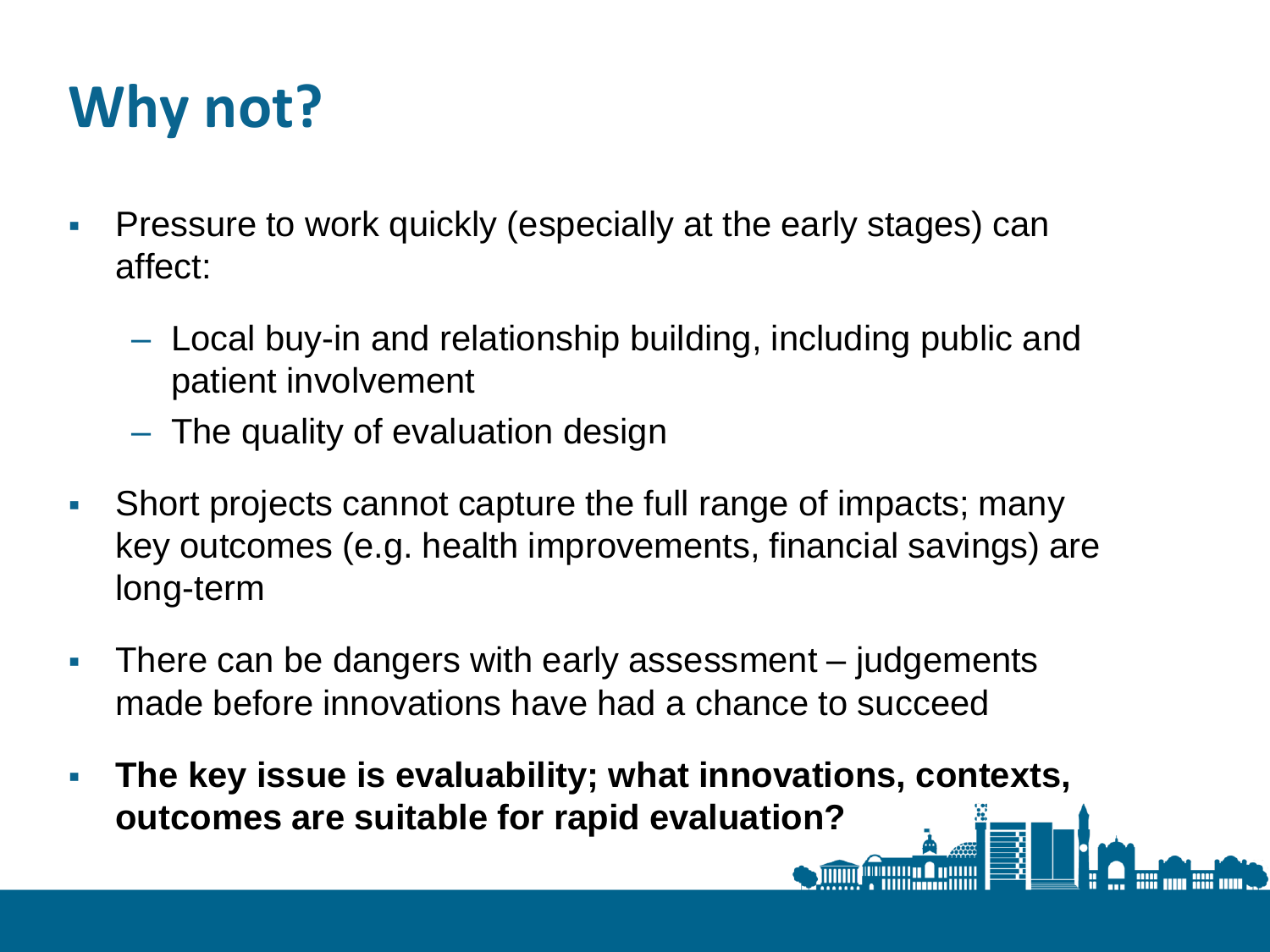### **Can you be both rapid and rigorous?**

- Funders don't want to trade rigour against rapidity, but will accept the need therefore to be selective about scope/focus
- Design and preparatory work take time, whether the evaluation is rapid or longer in timescale
- You have to understand what is (really) required sites often want learning to help them improve; a rapid evaluation can work well where this is the case
- Managing expectations is equally important: be clear (and consistent) about what is realistic in the timescale available
- If can be very helpful to co-design a longer term approach to monitoring, to leave as a rapid evaluation ends
- Additional specific skills are needed by evaluators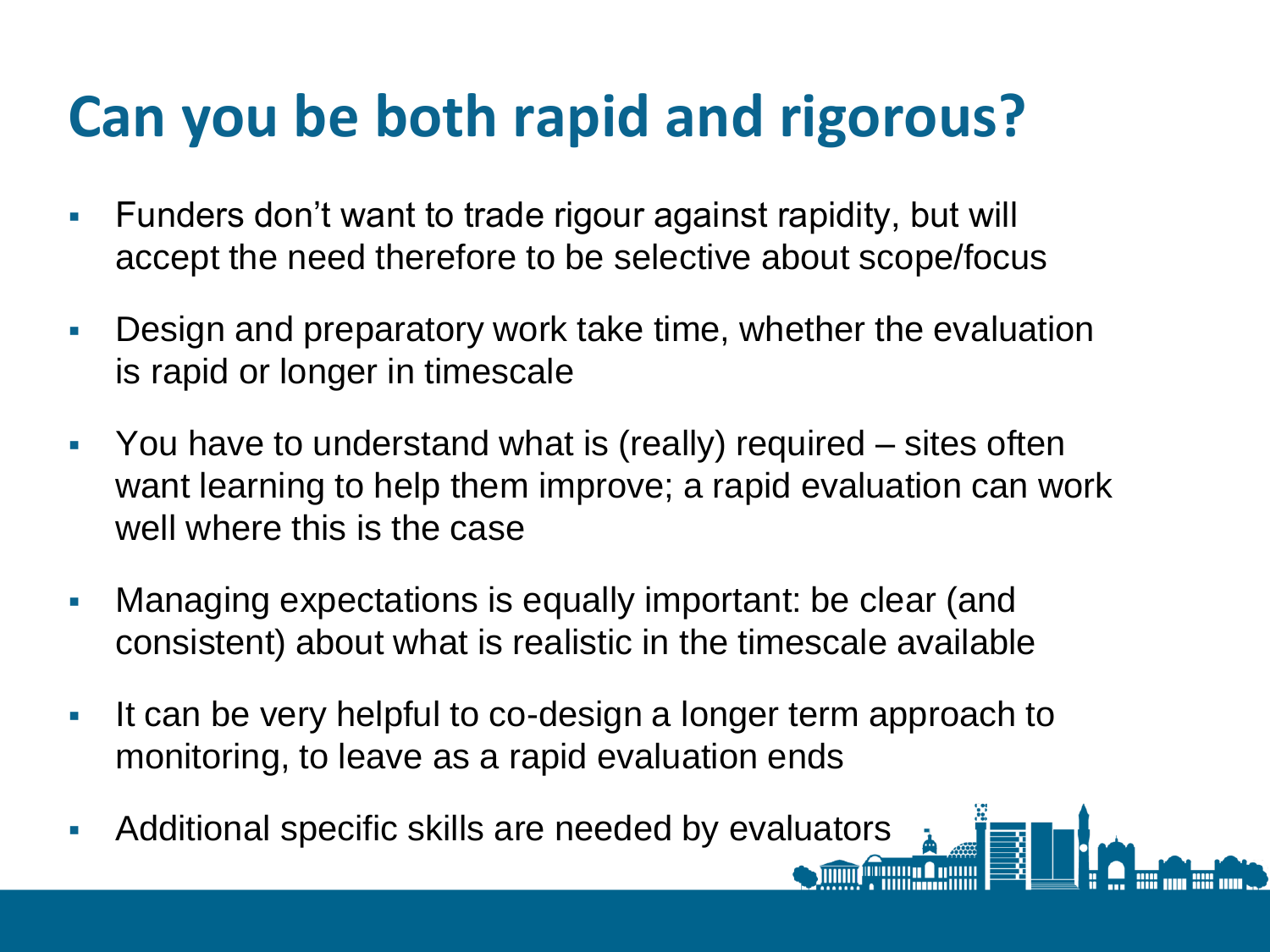### **Our approach in BRACE**

- **Responsive:** timely and rapid working
- **Relevant**: working with stakeholder groups across all stages of the evaluation lifecycle
- **Rigorous**: theoretical and methodological rigour
- **Theory-based approach** to evaluation: if something works, how; if it doesn't, why not?

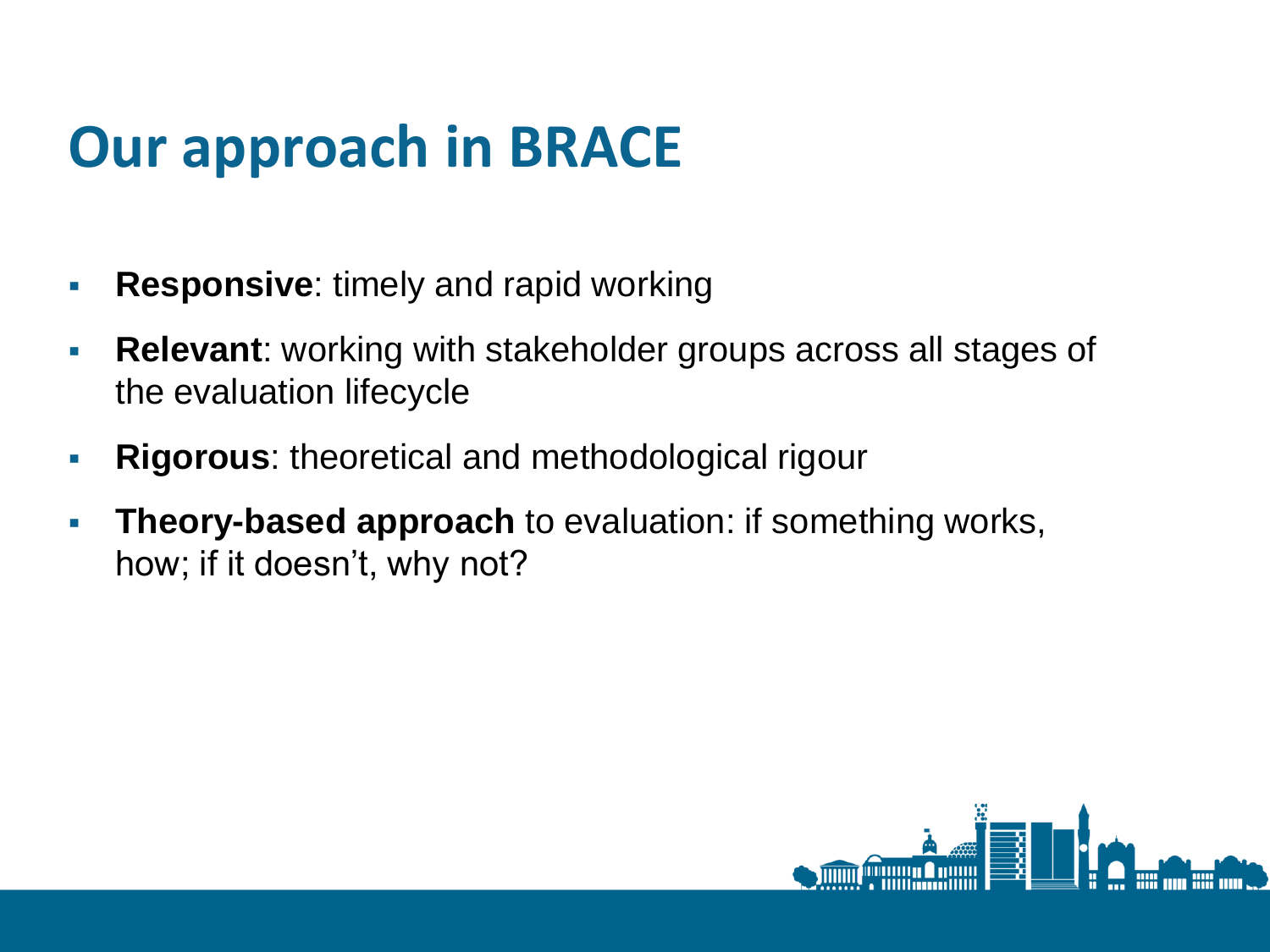# **Thank you**

#### BRACE Rapid Evaluation Centre:

[www.birmingham.ac.uk/BRACE](http://www.birmingham.ac.uk/BRACE)